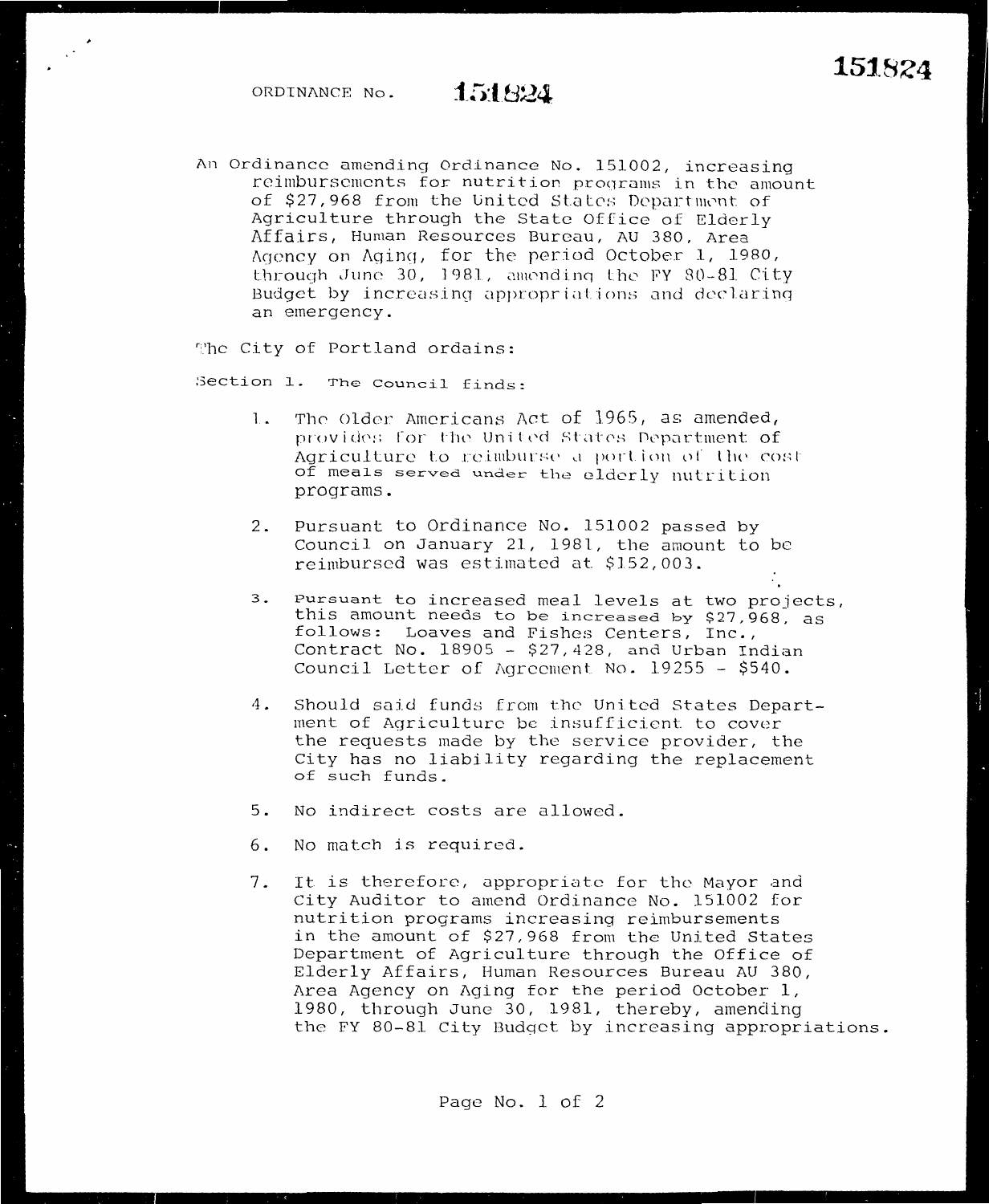## **ORDINANCE No.**

 $\bullet$ 

- a. The Mayor and the City Auditor are authorized to amend Ordinance No. 151002, increasing reimbursements for nutrition programs in the amount of \$27,968 from the United States Department of Agriculture through the State Office of Elderly Affairs, Human Resources Bureau, AU 380, Area Agency on Aging, for the period October 1, 1980 through June 30, 1981.
- b. The FY 80-81 City Budget is hereby amended as follows:

Federal/State Grants Fund

Resources

United States Department of Agriculture \$27,968 (USDA) Cash-in-lieu reimbursements

Requirements

Transfer to Other Funds - General General Fund: **27,968** 

Resources

Transfer from Other Funds - Federal 27,968

Reguirements

| Human Resources Bureau |          |
|------------------------|----------|
| BUC No. 38800302.380   | \$27,428 |
| 38800604.380           | 540      |
|                        |          |

- \$27,968
- Section 2. The Council declares that an emergency exists because any delay in the enactment of this Ordinance may result in an interruption of the nutrition services now being provided the elderly; therefore, this Ordinance shall be in force and effect from and after its passage by the Council.

**Passed by the Council, JUN 2 4 1981**<br>Commissioner Margaret Strachan BP:ahj 6/17/81

**Attest:** 

Auditor of the

**Page No.** 2 of 2